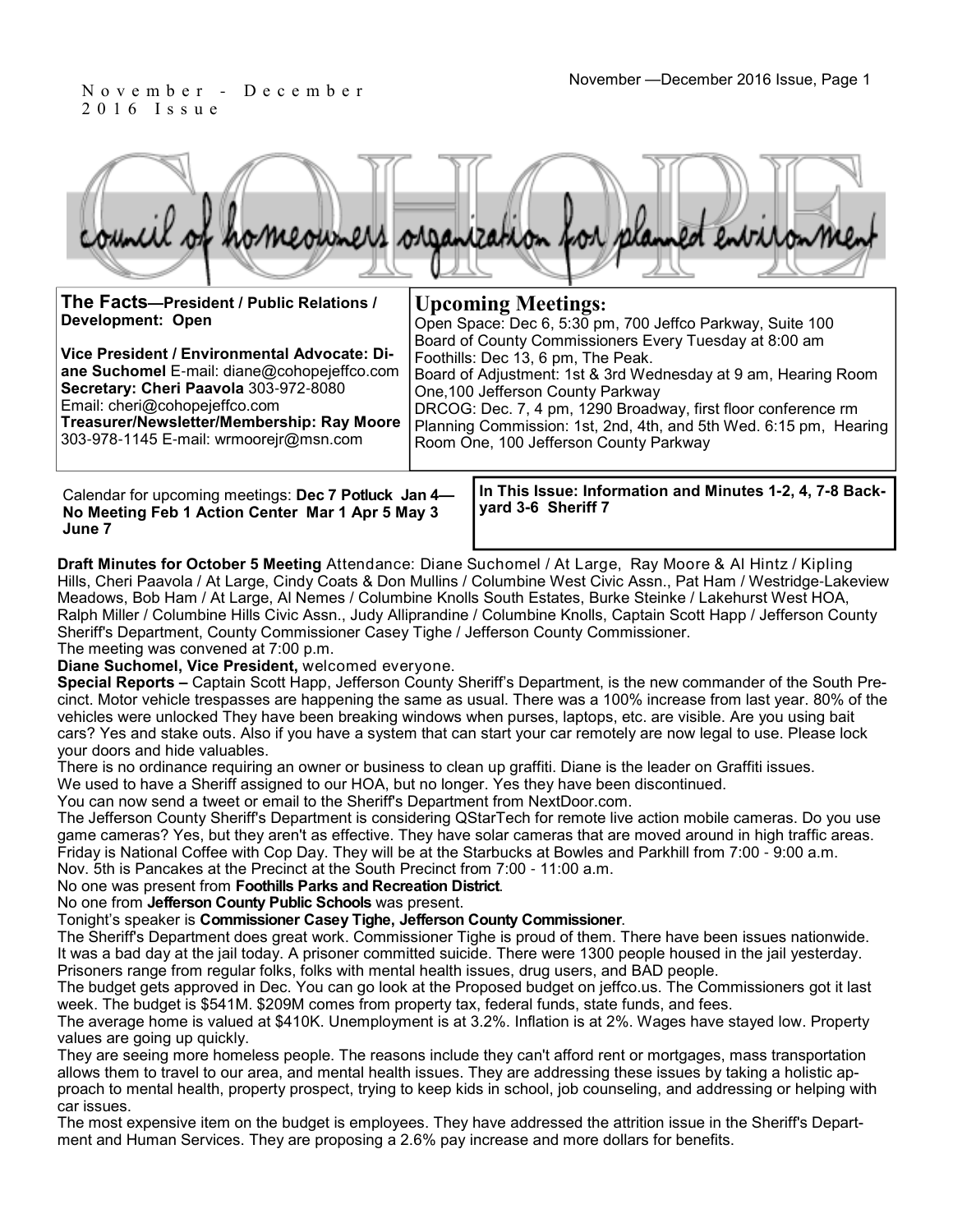Someone mentioned that Planners and Enforcers are stretched thin.

How will the Amendment for an increase in the minimum wage impact our County? Casey thinks that there will be some impact but it will not be huge. He will ask the budget office this question.

Current Road and Bridge projects are the Wadsworth and Waterton Canyon intersection is being re-engineered, Kipling to Rocksbury is getting asphalt overlaid, and C-470 from Kipling to Broomfield is being studied. Morrison is building which is causing issues on C-470. They are looking into Toll Lanes. A Bond may be issued to build it and the tolls will pay off the bond. They will incorporate turnarounds so that Emergency Vehicles can get to an accident faster. RTD is cutting services to our area again. Route 116 is going away. Call-n-Ride is still in place. This issue is compound-

ed by density versus sprawl and how we are going to grow in Jefferson County.

The courthouse is getting full. We need 2 - 3 more judges according to the metrics. The County is responsible for building the courthouses. They need to look for a long-term solution. There are also Security issues that need to be addressed.

Will the County be asking for a Mill Levy soon? No, we are doing OK. Property values are increasing. The mill is lowering but the values are increasing the overall fund. There will probably be a slight rebate (\$80) this year due to Tabor. The Senior Resource Center works well with the Commissioners. They provide transportation and day care. Jefferson

County has the largest percentage of older population. Seniors need things like transportation and Meals on Wheels. On the Freeway Toll Road combination, would you do something like the Jefferson Parkway where they sell the road to a private investor for 99 years. Casey would prefer that the tax payers own the road but it all depends on how we can pay for the expansion. Can we pay for the road via taxes whether by sales tax or vehicle registration fees? For example if you live in the area, you pay via registration fees but don't pay a toll. If you do not live in the area, then you pay the toll. The Jeffco Master Plan covers transportation. They work with RTD and DRCOG as they develop the plan.

Do the commissioners involve the utilities when you plan a new development? Yes, they get a letter from Utility Districts asking if they can support service.

Someone thanked the Commissioners for keeping pot out of the County. It doesn't seem to be an issue. Casey passed out a handout, Economic Profiles.

How much property is left in the county for residential development? Casey didn't know but it is not a lot.

**Reports from Officers** Roll Call was taken. We had 13 members present and we have a quorum.

We do not have a President.

**Ray Moore, Treasurer,** was present. We have \$1,755.09.

**Cheri Paavola, Secretary,** was present. The Minutes for Aug. were approved.

**Diane Suchomel, Vice President,** was present.

The Foothills Parks and Recreation District's representation for District 4 is Tony Esolen.

On Sept. 13th there was a Community meeting on PA-16117979 for Assisted Living and Hotel at North Bowles and Alkire by Tipsy's. There will be 10 buildings on 23 acres.

PA-16120667 for 9700 W. Coal Mine Ave. The church wants to be rezoned to build 27 Studio apartments for developmentally impaired or qualified low income people.

PA-16121308 for a 5 story Storage Facility at 13351 W. Bowles Ave. It will be a 113K sq. ft. building.

PA-16121642 for 6191 W. Plymouth.

PA-16121846 for 9895 W. Remington Pl. They want it rezoned for a religious establishment.

PA-16121872 for 5234 W. Leawood Dr. The property is in Jefferson and Arapahoe counties. They want to build 28 - 30 homes.

RTD has a meeting on Oct. 29th. They will discuss changes. They want to eliminate Route 116L. Route 100 section between the Federal Center and SW Plaza - proposal is to change it to Route 99 as of Oct 23rd and the rest of Route 100 going north from the Federal Center will stay as it is now. The W Line was initially scheduled to run 4 times per hours. They want to change it to 2 times per hour.

We need to schedule the room for COHOPE next year. We voted to not have a meeting on Jan. 4 and July 5.

**Old Business** The position of President for COHOPE is still open.

Last month the School District Board Chairman asked us to sign a letter of support for the mil and bond issues. The motion failed.

**New Business** Our Adopt a Highway date is Oct. 8. We will meet at the same church at 8:30. The area was just cleaned by the County so there may not be much to do.

**Announcements** Our Nov. meeting will be at the Lilley Gulch Rec Center, 6149 S Holland Way . The speaker will be Joe Hart who is a Transportation Planner with West Connect Planning.

We adjourned at 8:22 p.m. —*Cheri Paavola, Secretary*

*The November minutes will be put into the January 2017 newsletter due to vacation crunch.*

| <b>COHOPE Treasury Activity: November 2016</b> | W R Moore, Treasurer |         |
|------------------------------------------------|----------------------|---------|
| Beginning Balance November 5, 2016             |                      | 1749.45 |
| <b>Deposits</b>                                |                      | 20.00   |
| Johnston \$20                                  |                      |         |
| <b>Withdrawals</b>                             |                      |         |
| <b>Ending Balance December 7, 2016</b>         |                      | 1769.45 |
|                                                |                      |         |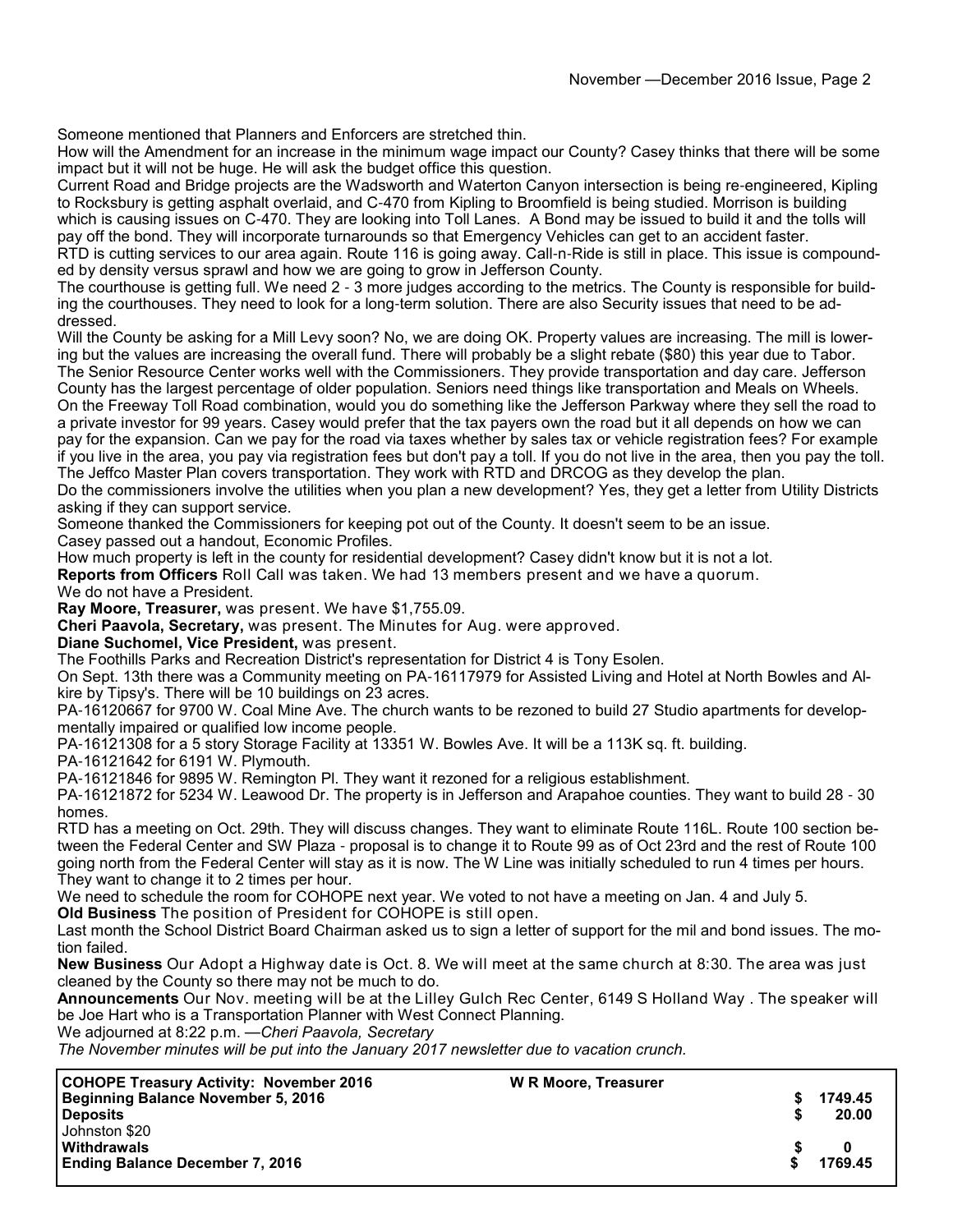# **THE BACKYARD**

# Columbine Hills News

**President's Corner** — YAY, the elections and campaigning time is nearly over; I don't think I remember a more divisive season in my life! I'm disenfranchised with the whole process and with the major candidates the major parties put forth for consideration. What must the rest of the world think of us – if this was the best we could come up with? Honestly, I hope and pray things don't fall apart over the next few years of our nation. All this seems to trivialize things here in Columbine Hills – where all the women are strong, the men are handsome and all of the children are above average. [Pardon to Garrison Keillor]

First I'd like to report that several of our senior citizens have reached out for assistance. I enjoyed getting to meet Mary and Helen. One of you even offered to come along side to assist in my effort to help our seniors – that really warms my heart. Now for everyone else, we have that half page form at the back of each newsletter; the Neighbor Helping Neighbor portion. I was very excited about putting that idea out there, but I've been equally disappointed that it hasn't been used to what I feel its extent should be. We have a group of people who live in Columbine Hills who are willing and able to assist you with a single specific need. IF you have a need, cut out that form, fill it out and send it in to our PO Box. If you need regular help, please utilize the classified portion of the newsletter and contact the people who advertise there. I have, I've had Lone Wolf Sprinkler and Trees by Mr. B at my house. I WANT to use someone local – I hope you would have that same vision. I often see people asking for advice on services, and I think – the answer is in the newsletter – just use it.

I'm looking forward to fall activities in our neighborhood. Use this time to plan a block party, invite your neighbors for a simple cook-out, share ideas, and make friends. I'm going to do something I've thought about for some time now; I'm putting my phone number out there for folks who need to contact me and don't use e-mail like I do. My number is out of state; in this age of cell phones, I didn't see the need to change my Wisconsin number when we moved back to Colorado. I ask one thing and that is your consideration of if and when you call. I'm still teaching; I don't answer my phone during the school day. If you feel you must call, please call after 5:00 and before 10:00 p.m. I hope I don't regret this . . . My number is 920-941-0711. Be the kind of neighbor you wish you had..— *Randy Montgomery, CHCA president, rmontgomery@frcs.org*

*From* **CHICA BOARD MEETING, October 8, 2016**—Meeting called to order at 9:15 a.m. at Park shelter on the corner of Canyon and Kendall. Officers present: Randy Montgomery, Jennifer Gerdes Board Members present: none Community Members present: none

Old Business: Stone – Looking for an engraver. Thank you again to the Trost family for holding on to the stone and thank you to Don Mance for the donation of the bricks that are at the base of the stone.

Dumpster Day – Wanted to thank again the folks that helped organize and run the day. We will try to reevaluate next year and make sure we are able to stay longer or limit what people are bringing in order for more people to participate. Some people weren't able to participate as the trucks filled up very quickly.

Yard of the Month – We will be starting this again next year starting in June. The months we will be doing this are as follows: June/July/August/September.

Meeting was adjourned 9:34 a.m.

**Columbine Knolls Voice** 

*From* **September 13th 2016 Board Meeting** Meeting called to order at 7:06 p.m.

In attendance: Board Members: Matt Hale, Lee Woodbury, Steve Hantelman, Skip Wilcox, Birgit Whitelaw, Judy Alliprandine, Nathalie McClish. Guests: 14 attended only 13 signed our guest list as requested.

**Public Comments:** Matt makes a statement about the language used at the August meeting. Matt makes a statement about limiting any trailer discussion to 10 minutes at board meetings.

Question on contractors in the neighborhood with their trailers and trucks. Can the HOA do anything about this? What are we doing to try to get more home owners to join the HOA?

Discussion on covenant violation letter.

**Committee Reports -** Membership: Skip has visited many new Columbine Knolls homeowners welcoming them to the neighborhood. There are 365 HOA members now according to Nathalie.

**Safety, Beautification and Maintenance:** Clean up Yard of the Month is an idea to use volunteers to help with yard cleanup for someone in need.

Letter to duplex owners asking them to take care of the unsightly weeds.

Discussion on the cleanup of the Kendall and Ken Caryl and which contractor will work this. Table this for next time. Place something in the newsletter to ask people if they need help in snow removal.

**Covenants and Architectural Control Committee:** On 8/2/2016 the magistrate presiding inthe two court cases filed by CKHA involving covenant violations of storing trailers and/or recreational vehicles ruled in favor of the HOA. On 8/16/2016 the two defendants filed a notice of appeal of the magistrate's ruling. The appeal is now in process, is quite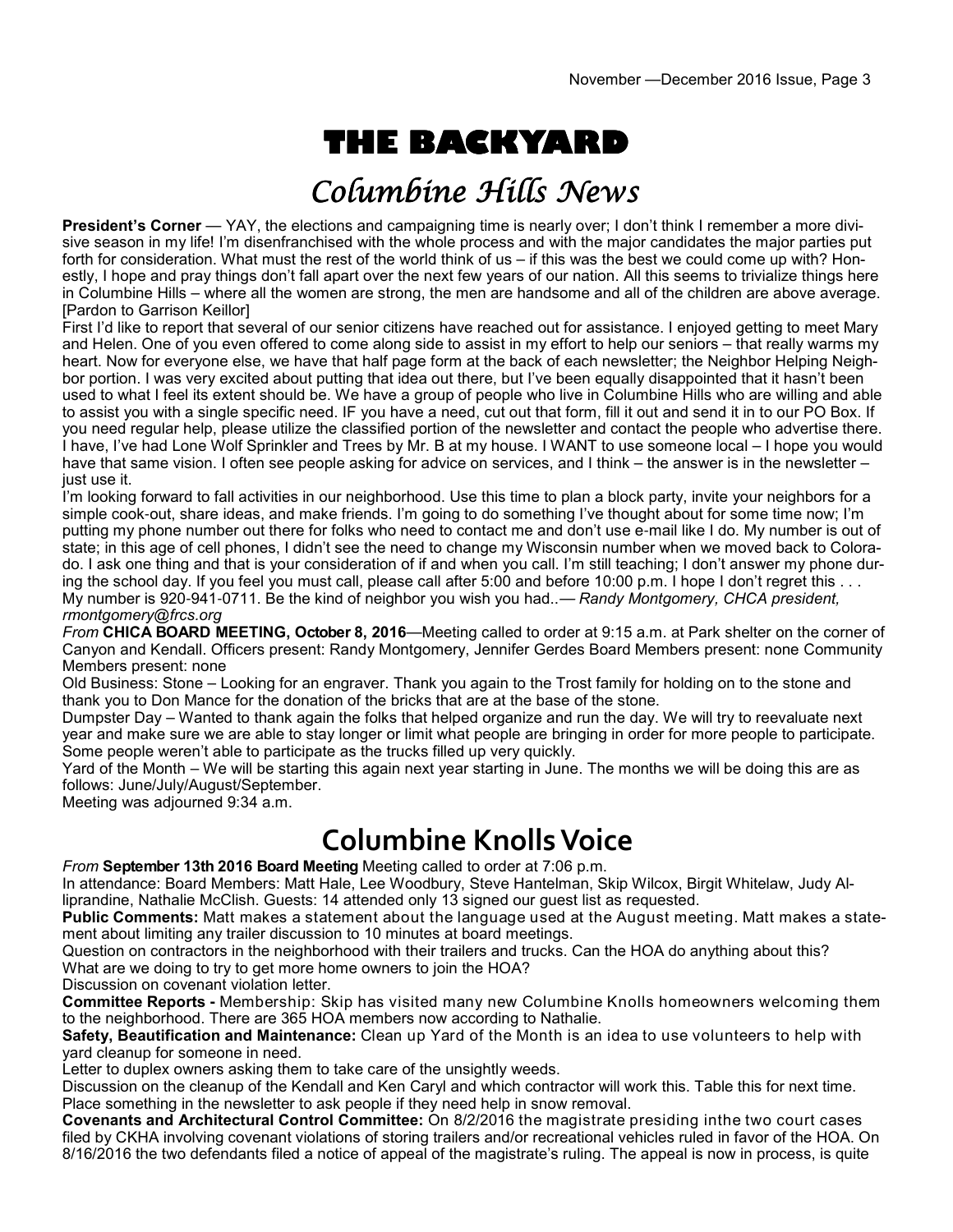involved and takes a significant amount of time to complete.

**Special Events/Programs:** Pool party was a great event. Halloween event coming up on October 28th. There will be a magician.

**Treasurer's Report:** Financial reports emailed to board members and passed out at the meeting for discussion. Old Business: board member opening

Adjourn at 8:17 p.m.:

### **Columbine Knolls South II REVIEW**

*From* **President's Corner** The CKSII Board of Directors did not meet in October; however, Board members and committees were still at work enforcing covenants, reviewing ACC requests, conducting fall clean up in the entry gardens, preparing annual renewal notices, paying association bills, welcoming new neighbors and planning the Holiday Hayride. The Social Committee led by Bob Haberkorn with volunteers: Joseph Alcala, Jennifer Blake, Dean Fitches, Stephanie Haberkorn, Bob Pellegrini, Robert Sudar and Tom Tellschow recently met and are preparing for the next CKSII Annual Holiday Hayride. Mark your calendar for Sunday, December 4th for this fun filled event to kick off the holiday season!

Have you heard that Coronado is working hard to build a new playground? The schools goal is to build the new playground the summer 2017, but community support is needed to achieve this goal! Many families in the community enjoy the playground at Coronado, so a new and improved playground is exciting for everyone in CKSII! This project is estimated to cost over \$150,000 and the school is looking for volunteers to help with the build, donations and help with fund raising. The school is also applying for a Grant, which takes into consideration collaboration with the community. If you have questions about the new playground or would like to get involved please contact Lori Bosanko, loribosanko@yahoo.com or Leslie Dennis, lesliedennis@comcast.net. Coronado will be presenting plan options at the November 1 HOA Meeting and at two open houses on November 7 from 5-6:30 p.m. and November 16 from 6-7 p.m. Also, watch NextDoor, future newsletter articles and the message board in front of Coronado to find out how you can be involved in helping the dreams of the new playground come true.

Don't forget to mark your calendars for the CKSII Annual Holiday Hayride on Sunday December 4 beginning at 6 p.m. in the Coronado Parking lot. Santa says he'll be stopping by again this year! Hope to see you there!!—*Jennifer Blake, President CKSII HOA*

#### Columbine West Civic Association Newsletter

*From* **A Moment With The Board** The October 11th, CWCA meeting of volunteers was at Dutch Creek Elementary where there was approximately 23 residents in attendance. The first hour of the meeting was hearing from some neighbors who were desperate to share their information concerning drug activity near their homes. They were asking how the Association could help them in their desire to have the activity cleaned up. The article on the front page of the November newsletter was written by a concerned neighbor who felt the information needed to be shared community wide. The Board/ Officers also agreed to designate the November CWCA Community Mtg for the soul purpose of having the Jeffco Sheriff's Office and potential representative from the DA Office along with Jeffco Zoning attend. Thank you to those who took the time to attend and share your thoughts. Our new meeting night is the 2nd Wednesday of the month, we hope this change might help neighbors who couldnt attend find the time to join us. Our Garden Day clean up scheduled for Saturday, October 8th, 9a– noon was a huge success. We had 8 volunteers to tackle the entrance at Roxbury/ Pierce to trim the overgrown evergreens and apply new mulch. Our Co-Hope representative reportedon the last meeting. Remember that the JCSO Deputies asked neighbors to report any suspicious activity to the Tip Line phone at 303-271- 5612, please be able to provide a description of the activity, along with license plate number, which is crucial. If you have questions or any suggestion of ideas feel free to email CWCAtalk@gmail.com. Look forward to hearing from the community. Residents are encouraged to attend any monthly meeting the next one is November 8th, 2016 at 7:00 p.m., Dutch Creek Elementary, second Wednesday of the Month.

**DRCOG: Nominations sought for Metro Vision, John V. Christensen awards—**Nominate a person, project, program or plan that deserves recognition for improving quality of life in the region. The Denver Regional Council of Governments (DRCOG) welcomes nominations for the John V. Christensen and Metro Vision awards.

**Metro Vision Awards** This year's Metro Vision Awards will recognize projects and programs that help further our shared aspirational vision of the future of the metro area. We welcome nominations of projects, programs and plans that foster local innovation around transportation and personal mobility, growth and development, community resiliency, promoting access to opportunity and aging and disability resources.

The **John V. Christensen Memorial Award** has been presented since 1972 and is regarded as one of the region's most prestigious awards. Established in memory of John V. Christensen, one of DRCOG's founders and an Arapahoe County commissioner, it recognizes individuals who promote cooperation and collaboration for the benefit of the region. *See https://drcog.org/news*-*and*-*events/awards*-*celebration/awards*-*nominations for more information*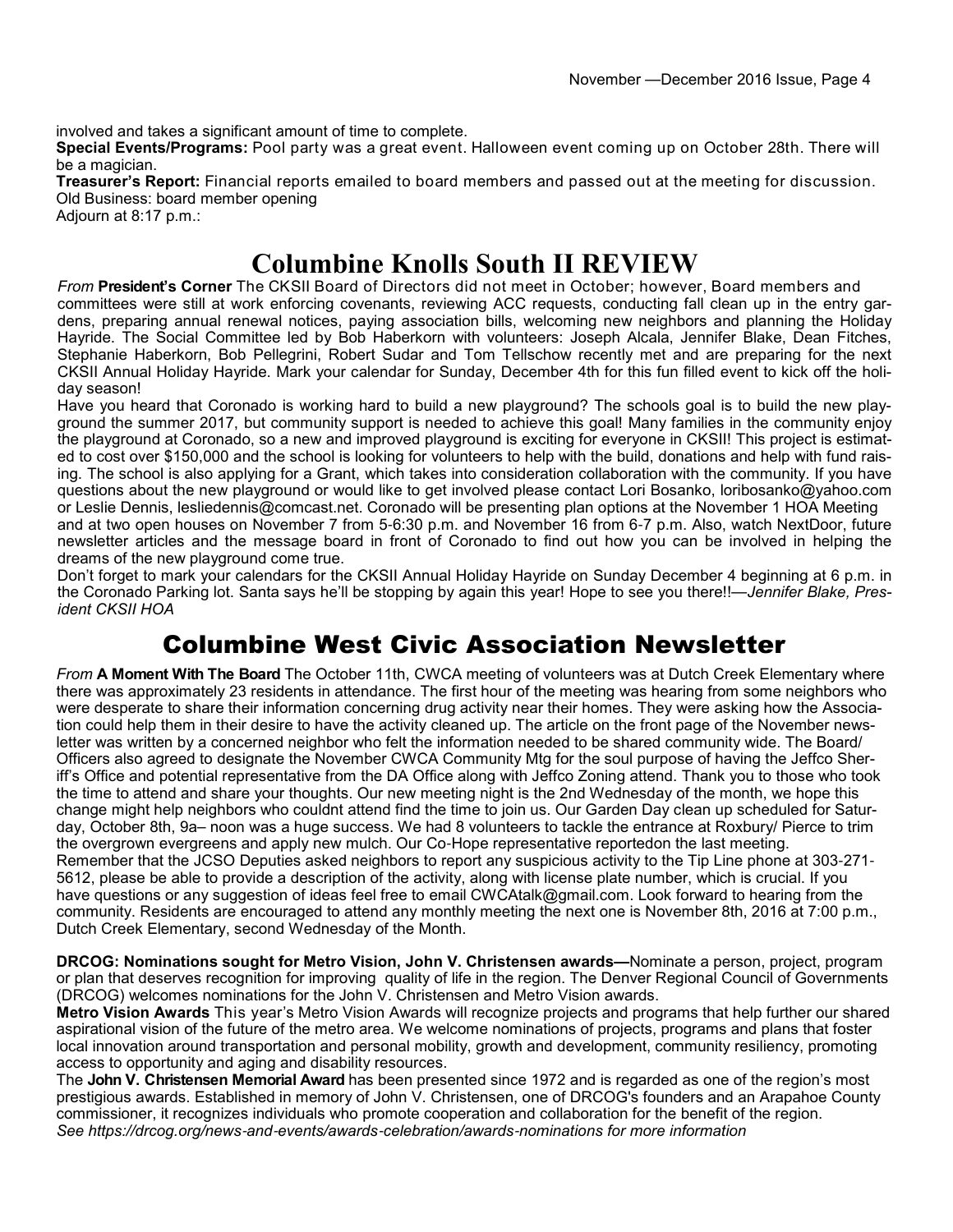## The Leawood Rapporter

*From* **Leawood Civic Association Minutes October 5, 2016** Board Members Present: Paul O'Connor, Nancy Bock, Debby Baker and Chip Langowski. The meeting began with a discussion of the omission of the October School News from the Rapporter. The school news was inadvertently left out by Colorado Lasertype as they attempted to fit in the neighborhood content. Debby asked Lasertype if they would be able to add additional pages to the newsletter. Colorado Lasertype explained that they try to balance the articles to ads 50/50 to keep down costs to the LCA. During the months of October through February, there usually are not enough ads to cover the additional two pages needed to include all the content. If LCA wants to keep the 2 additional pages during those months with less ads the additional cost is \$182 per month. LCA will ask the Park Board if they would be willing to cover a portion of that cost. The sharing arrangement would lower LCA's cost for the months in question. A motion to add the additional pages to the Rapporter was approved subject to the willingness of the Park Board to assist with the additional cost.

The board then discussed whether the omitted school news could be sent out in an email. Mike Shaw will be asked to send them out. This brought up the need to have additional board members involved with communications through the neighborhood website and Facebook. Chip agreed to contact Mike and set up a time to do cross-training.

The discussion then turned to finances in general and the need to complete the yearly financial audit before the end of the year. The board agreed to conduct the annual financial self-audit after the November board meeting.

The board then discussed publishing and distributing a printed directory to all households as had been done in the past. The item was tabled due to a lack of neighborhood interest.

The next item discussed was the Santa Party which will be held at 6:00 p.m., December 7, 2016 at Leawood Elementary. Nancy will reserve the school. Debby will put a prominent article in the Rapporter. Santa and Mrs. Claus have confirmed their attendance.

The final item discussed is the end of year dinner for the Platinum Level LCA members and the LCA board. The dinner will be held at Hacienda Colorado on Tuesday, December 13, 2016. Paul will contact the restaurant for reservations. There will be no LCA Board meeting in December due to the Santa Party and the dinner.

*From* **Leawood Metropolitan Recreation and Park District Minutes October 10, 2016** The meeting was called to order at 6:35 PM at Leawood Elementary School's Teacher's Lounge by Vice President Linda Smith. Members present were: Directors Donna Snyder/Treasurer, Debby Baker/Special Projects, Jennifer Dawe and Dave Padilla, Parks Manager. Kyle Sargent came in after the meeting started.

**Public Comment/Correspondence** – Donna stated a notice from the IRS related to quarterly reports was received. She has responded and corrected the information.

Debby brought a request from the LCA related to additional costs for printing extra pages for The Rapporter. Seems there was not enough space for the Park Board's minutes and additional pages had to be added. The publisher said there would be an additional cost of \$180 per month in the future if this is a recurring event. The Board was asked if they would pay for \$90 of this cost. Currently we pay \$75 of the total \$185. We asked if there could be an attempt to keep the pages to three while still providing all of the information and not go to extra pages, with an option to purchase additional pages if that didn't work. The response was moved by Jennifer and seconded by Donna and the motion passed. We will monitor the space required in the future and adjust accordingly.

**Treasurer's Report** – The Treasurer's Report was presented by Donna. Income included lottery funds and Donna reported having received slightly more funds than last year. Invoices for the month include: Denver Water, Weston Landscaping lawn service maintenance for October (and last billing), United Site Services, LCA quarterly fee for Rapporter, Waste Management, Xcel Energy, doggie walk bags, Dave's invoice, reimbursement to petty cash, and Linda Smith for laminating C-line information. Debby moved the Treasurer's report be received and bills paid. Jennifer seconded and the motion passed.

**Parks Manager Report**– Dave met with Platte Canyon Water District and the contractor with regard to the C-line activity. Currently the pipes are in place and are near Kendall and Weaver Drive. Kyle asked that Platte Canyon be requested in the future to have their contractors capture all of the shavings from their splicing of the plastic lines, as these are currently left on the street and eventually washed into the storm sewer. Dave reported the tree trimming in Weaver Park will begin around October 19-28, depending on the weather. Several trees in Raccoon Park will be trimmed during that time also. Irrigation lines will be blown out on October 18 by Dave and Weston. Dave reported on loose planks on the West bridge where several will need to be replaced. The aprons of the West bridge that were mud jacked some time ago need to be raised again. He is waiting on pricing to take out the existing concrete and have it replaced so it will be level with the bridge. The ATV is due for service and will be taken in soon for maintenance or trade-in. Fall cleanup will be done around the first week of November. We are still waiting on pricing for sidewalk repairs from our current provider. Dave may need to try another company if a proposal does not come in a few weeks. Dave and helpers planted one Autumn Blaze Maple in Weaver Park and a cottonwood in Raccoon Park. Irrigation tests were done in all parks. Doggie bag holders were checked and replenished. Urban Drainage removed a downed tree in Raccoon Park. It was upstream from the diversion dam on the south side of the street.

**New Business** – A preliminary review of the 2017 budget with suggested cost increases for Xcel, Denver Water, liability insurance and landscaping contractor. A draft of the budget will be adopted at the November Board meeting with final approval at the December 14 meeting. Linda will send a public notice to the Columbine Courier per statute notifying the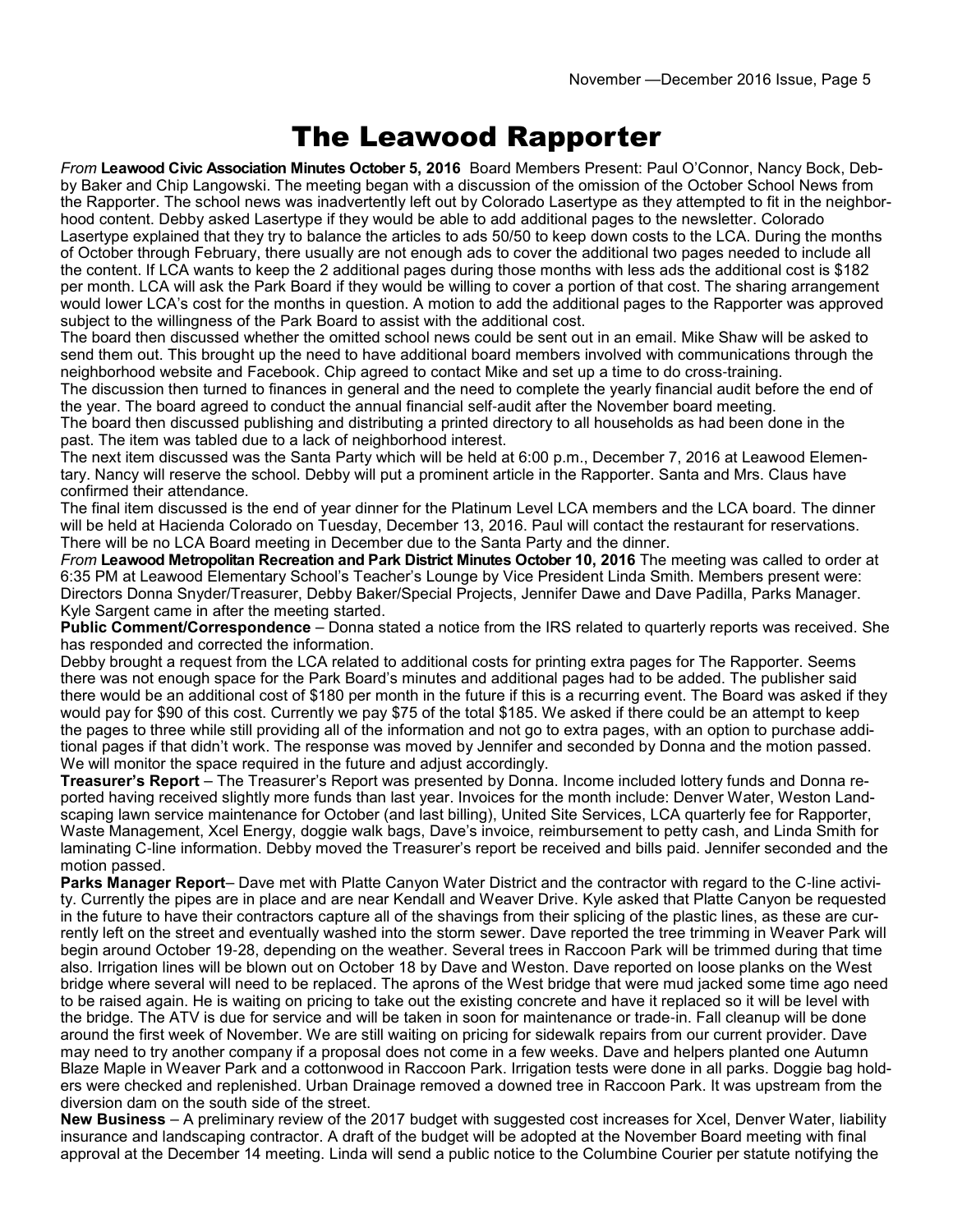public of our budget and that it can be reviewed at the home of Kyle Sargent, 6328 S. Harlan Way.

**Old Business** – 2016-2017 Projects – We continue to prepare the new projects list format, and will update the list in conjunction with the budget discussion.

Adjournment - The meeting was adjourned 8:01 p.m.

Meeting Dates Day/Time: 2nd Wednesday of each month (unless noted), 6:30 p.m. Location: January to May – Leawood Elementary School June, July and August – Park pavilions or Board member's homes (school is closed) September to December – Leawood Elementary School

Posting location: District Board's agendas are posted by the Clerk to the Jefferson County Board of Commissioners board at the county.— *Linda T. Smith, Vice President and Secretary*

#### Woodbourne

*From* **Notes From the Board President** During one of our most recent Board meetings an interesting topic of neighborliness came up. One of the things that we as a Board try to encourage is the opportunity for Woodbourne to be more than a "garage community" where people come home, close the garage door, and never come out to meet and interact with our neighbors.

We hope that we help to set the tone for neighbors to interact with each other on a friendly social basis. Sometimes a simple hello is enough to start a conversation. It was also mentioned that this is a neighborhood where we should help one another. The gestures do not have to be large. In fact they can be quite small. These little things help Woodbourne be a better place for us all to live. Our covenants, articles, and bylaws, are more than just regulations that we abide by. They also represent a promise that we made to each other when we moved in. Neighborly consideration and thoughtfulness makes our whole neighborhood a better place to live. We want to continue to be the neighborhood where we can have a Fourth of July Parade or support Ute Meadows on the Ute Scoot and feel safe and neighborly. The Board does its best to support those values, and we hope you do as well.—*James Meyer, President*

**Action Center information**—The Action Center's mission is to provide an immediate response to basic human needs and promote pathways to self-sufficiency for Jefferson County residents and the homeless.

Our vision is to be a fluid and financially sound agency that identifies and responds to the basic human needs of the residents of Jefferson County.

Since 1968, The Action Center has been committed to expanding and refining its services to meet client's ever-changing needs. In the summer of 2011, The Action Center launched a new brand including a new logo and a slight modification to its name. The new look holds the same dedication, compassion and caring values that the organization was built upon and will only increase the ability to broaden The Action Center's reach in the community ensuring that clients are treated with open arms and receive the best possible services. Click here to read more about the new brand.

The Action Center's goal is to give clients a continuum of services to meet their current needs and the means to become self-sufficient. It is through the following programs that The Action Center gives help, provides hope and builds dignity while breaking the cycle of poverty. *From theactioncenterco.org* 

**Happy & Healthy Eating Reminder: Prevent Foodborne Illness this Holiday Season—**No matter how large or small your holiday guest list may be this year, it is important to be aware of safety issues when thawing, preparing, stuffing and cooking your turkey and other holiday meal additions. A few simple steps can help keep foodborne illness off the menu this Thanksgiving.

Safe Thawing: Thawing turkeys must be kept out of the "danger zone" temperature (between 40 and 140°F) — this is the temperature range where foodborne bacteria multiply rapidly. See Safe Methods for Thawing,(Spanish version). Safe Preparation: Bacteria present on raw poultry can contaminate your hands, utensils, and work surfaces as you prepare the turkey. After working with raw poultry, always wash your hands, utensils, and work surfaces before they touch other foods.

Safe Stuffing: Bacteria can survive in stuffing that has not reached 165°F, possibly resulting in foodborne illness. Follow these steps to safely prepare, cook, remove, and refrigerate stuffing ; Spanish language instructions .

Safe Cooking: Set the oven temperature no lower than 325°F and be sure the turkey is completely thawed. Cooking times will vary. The food thermometer must reach a safe minimum internal temperature of 165°F. For more information on safe internal temperatures, visit FoodSafety.gov's Safe Minimum Cooking Temperatures Other resources:

View theJCPH Food Safety web page. http://jeffco.us/public-health/healthy-environments/food-safety/ Tony Aaron Fuller Public Engagement Coordinator 303-239-7059 tfuller@jeffco.us Nancy Braden Communications Manager 303-239-7137 nbraden@jeffco.us *From Jeffco website*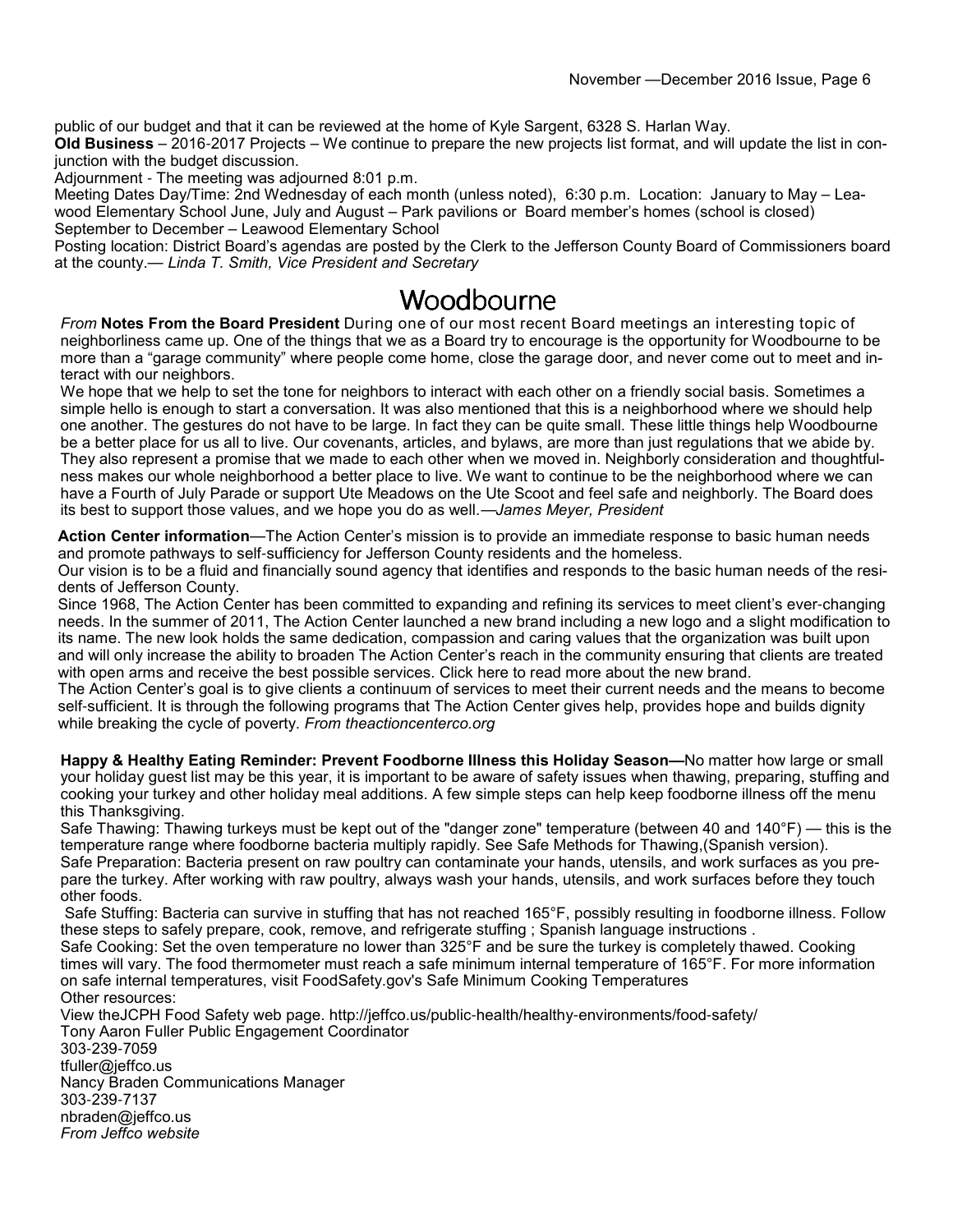**The Power of Crime Prevention by Sheriff Jeff Shrader—**Did you know about two thirds of car "break-ins" in Jefferson County happen to cars left unlocked? Meaning there's no "break-in" at all. As of the first of October, 634 car trespasses were reported in JeffCo. Of those, 66 percent were unforced. Clearly, criminals take the path of least resistance.

Unfortunately, minor crimes like car trespasses often involve the theft of identifying materials like credit cards, licenses, or registrations - allowing thieves to commit much bigger identity theft crimes soon after.

Since criminals usually look for the lowest-hanging fruit, prevention methods are effective in keeping crime rates low. Yes, there will always be unpredictable and unpreventable crimes. But we know many of the crimes in our county can be prevented.

The Sheriff's Office has a dedicated team of certified crime prevention deputies whose sole purpose is to work with citizens to prevent crime. Through on-site visits, phone calls, special events, child safety activities, and other opportunities, these deputies share vital information with the



public on how to keep crime at bay. Here are some ways you can take advantage of the services they provide.

**Speaking Engagements** Our crime prevention team hits the road to speak at businesses, association meetings, service clubs and even scout meetings. They instruct bank employees on what to do in a robbery, construction companies on preventing copper theft, and school groups on responsible reporting. They are available to speak to your organization on a variety of public safety topics.

**Special Events** Crime prevention deputies attend dozens of community events throughout the year, distributing literature on topics from nuisance dogs to sex offenders. They answer questions and share information about crime and quality-of-life issues in JeffCo. Some of the events where you'll find us include the County Fair and Festival; the Rhubarb Festival; Red, White and You; and the Sheriff's Safety Fair.

**Home Security Surveys** One of the services that our team provides is an on-site security survey. A deputy will evaluate your house's strengths and weaknesses, including locks, lighting and landscaping. They then recommend changes that make the building more secure. The process takes about an hour and is also available to businesses and places of worship.

**Neighborhood Watch** The crime prevention deputies administer the Neighborhood Watch program throughout the county. There are currently more than 30 active Neighborhood Watch groups in our county, whose vigilant residents work with law enforcement to identify, prevent, and solve crimes close to home.

**National Night Out** National Night Out is a series of local celebrations held on the first Tuesday in August each year. NNO gives neighbors an opportunity to get together in a setting close to home. Of the many crime prevention strategies, communication among neighbors ranks among the most effective. NNO is also an opportunity for deputies to interact with residents in a positive, relaxed, and informal way.

**Contact Us** Taking steps to help prevent crime in your neighborhood is a smart way to protect yourself and your family. But it's also an investment in your community and your quality of life. To learn more about crime prevention services, call 303-271-5807 or email crimeprevention@jeffco.us.

**Extraordinary Jeffco Women Honored by the West Chamber**—Mary Berg, deputy director of Jefferson County Human Services and Pam Nissler, executive director of Jefferson County Public Library, were honored at The West Chamber's Celebrate Women of Jefferson County breakfast on Thursday, Nov. 17, at Denver Marriott West. The event honors women who have left their mark in Jefferson County both personally and professionally. This year marks the 15th year of the Celebrate Women of Jefferson County event.

**From westchamber.org:** "Every once in a while you cross paths with a woman whose drive, perseverance and accomplishments far exceed the status quo. This woman inspires and humbles you. You admire her unceasing dedication to the things in life that matter most to her. You aspire to attain the same level of selfless service and generosity. You are proud to call her a friend, a co-worker, a family member, or mentor. Now is your chance to recognize and celebrate with her."

**About Mary Berg**Mary's vision is contagious and her high expectation for achievement spreads to every partner and community agency with which she interacts. Her expertise is known and trusted throughout the state and the country. She is trusted and called upon on a frequent basis when discussing issues to keep our families and children healthy and safe. Mary is invested in customer service. Her high expectations are clear with staff and community partners. She works to improve inter-agency cooperation for the benefit of families and has implemented strategies between Jefferson County Head Start and the Division of Children, Youth and Families to ensure that dual system families receive comprehensive un-duplicated services. Mary works to ensure that best practices are shared amongst Head Start and other community partners.

**About Pam Nissler** Pam has provided inspired leadership to Jefferson County Public Library for the past seven years. During that time, she led the organization through the devastating economic downturn (2010-2015), contributed to the delivery of award-winning library services (2010-2012), introduced a new service model to modernize library services (2013), and managed the organization through a county-wide mill-levy initiative led by the Library Board of Trustees (2015).